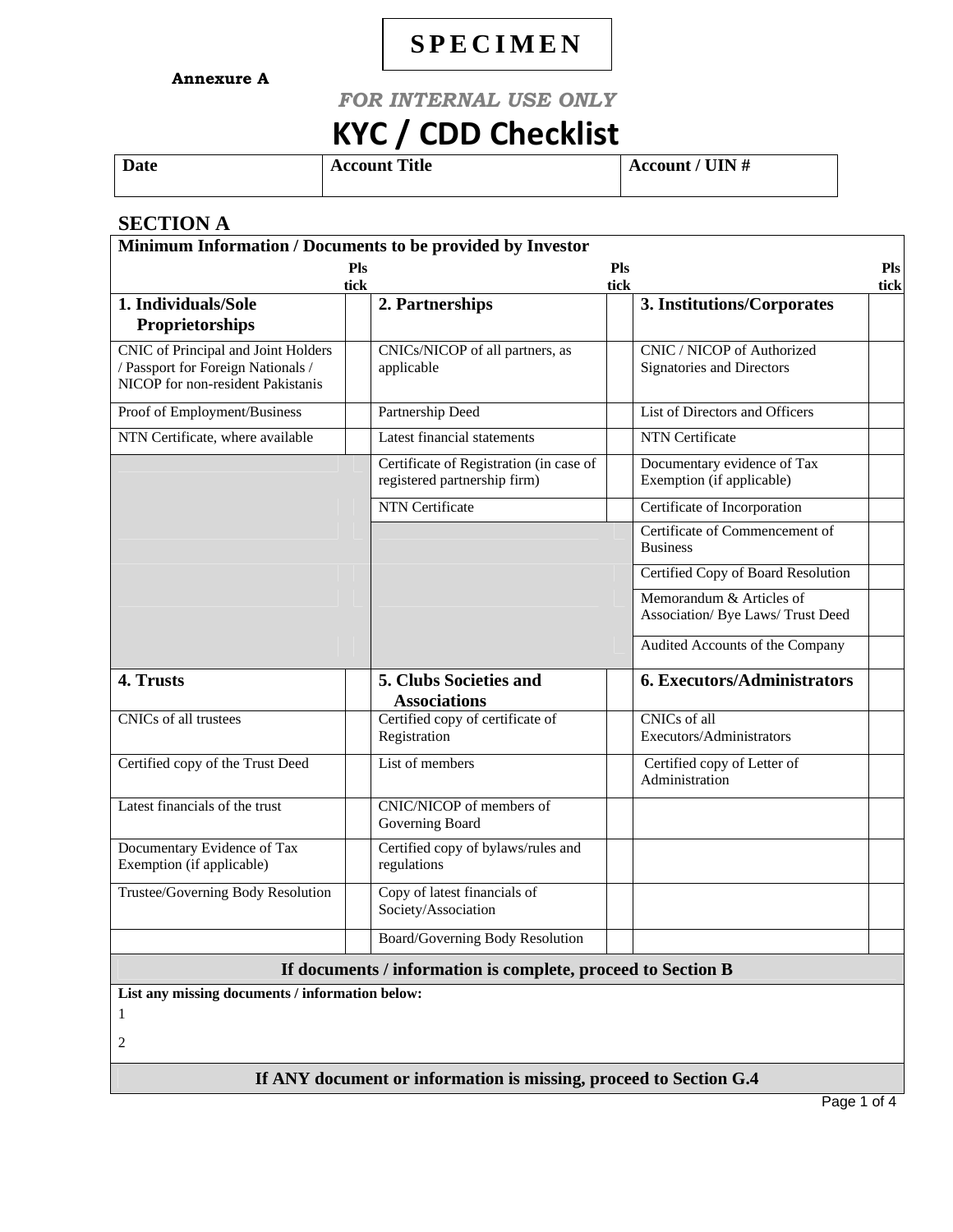#### **SECTION B**

| Assessment of information provided in section A                                                                                                                                                                                                                                             |            |     |
|---------------------------------------------------------------------------------------------------------------------------------------------------------------------------------------------------------------------------------------------------------------------------------------------|------------|-----|
| Based on information provided in A,                                                                                                                                                                                                                                                         |            |     |
| 1. Is the investor also the ultimate beneficiary of the funds to be invested                                                                                                                                                                                                                | <b>YES</b> | NO. |
| If NO, joint account should be opened or power of attorney be provided by ultimate beneficiary with<br>relevant documentary details of the beneficiary                                                                                                                                      |            |     |
| 2. In case the Investor is a <b>private company</b> , IS the latest shareholders' list available                                                                                                                                                                                            | <b>YES</b> | NO. |
| 3. In case of <b>Government Accounts</b> ,                                                                                                                                                                                                                                                  |            |     |
| Mark YES if the account is $not$ in the personal name of the government official                                                                                                                                                                                                            | <b>YES</b> | NO. |
| A resolution / authority letter (duly endorsed by Ministry of Finance or Finance Department of concerned<br>government) is available, which authorizes the opening and operating of this account by an officer of<br>federal / provincial / local government in his / her official capacity |            |     |
| If the answer to any of the above questions was 'NO', go to section G.3 or G.4,                                                                                                                                                                                                             |            |     |

**otherwise go to Section C**

#### **SECTION C**

| <b>Please tick</b><br><b>Risk Category of Investor</b><br>box |                    |                   |
|---------------------------------------------------------------|--------------------|-------------------|
| 1. Government Department / Entity                             | <b>LOW RISK</b>    | Go to Section G.1 |
| 2. Public listed company                                      | <b>LOW RISK</b>    | Go to Section G.1 |
| 3. Private limited company                                    | <b>MEDIUM RISK</b> | Go to Section G.2 |
| 4. Non-Governmental Organization (NGO)                        | <b>HIGH RISK</b>   | Go to Section G.3 |
| 5. Trust / Charity                                            | <b>HIGH RISK</b>   | Go to Section G.3 |
| 6. Unlisted Financial institution                             |                    | Go to Section D   |
| 7. Individual                                                 |                    | Go to Section E   |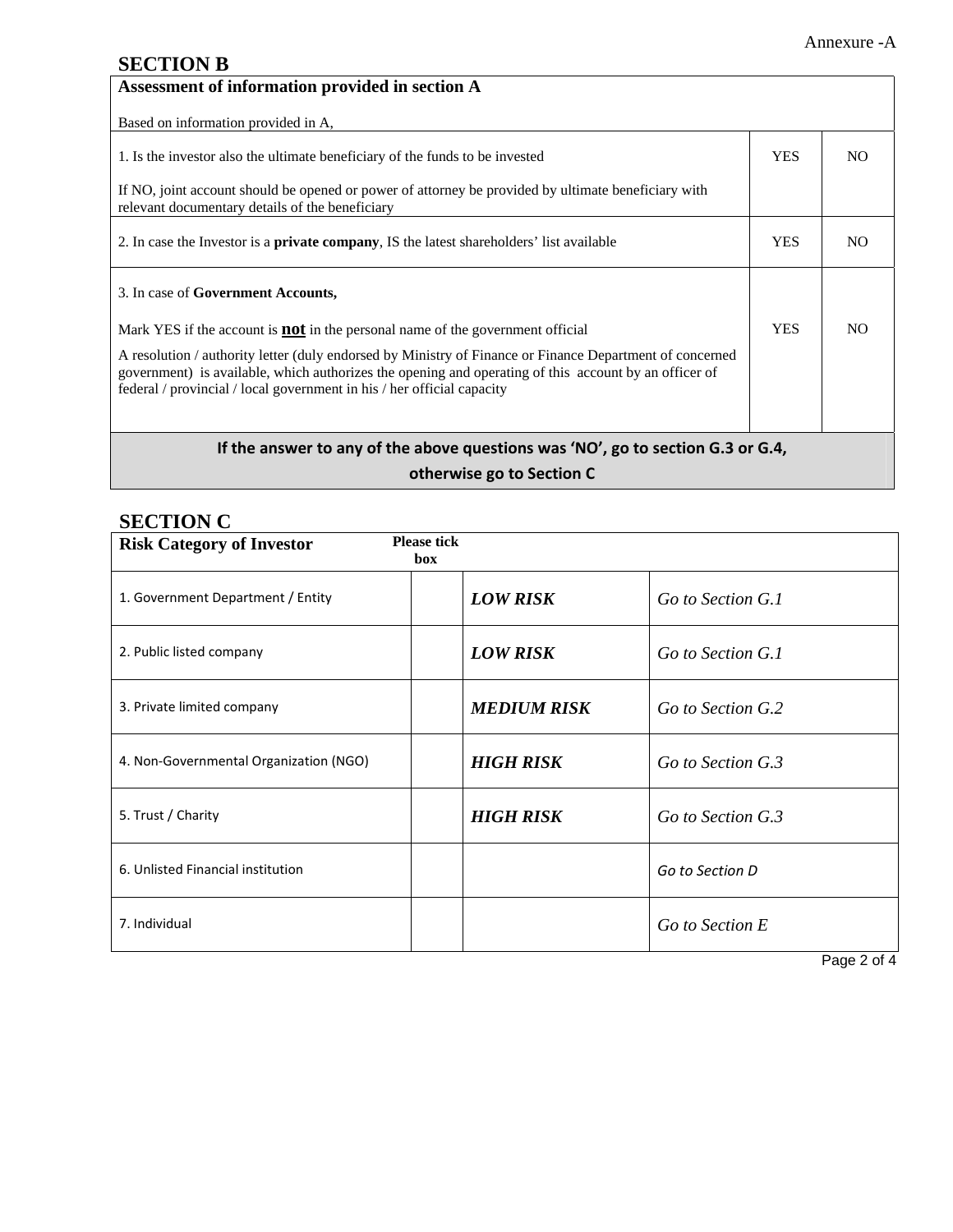| <b>Unlisted Private Financial Institution (NBFI)</b>                                                                                                                                                                                                                                          |  |            |           |
|-----------------------------------------------------------------------------------------------------------------------------------------------------------------------------------------------------------------------------------------------------------------------------------------------|--|------------|-----------|
| Is the unlisted private financial institution domiciled in Pakistan and is regulated by the<br>SECP/State Bank of Pakistan (SBP)<br><b>OR</b><br>Is it domiciled in a FATF member country that is satisfactorily following the FATF<br>recommendations and is supervised by a regulatory body |  | YES<br>YES | NO.<br>NO |
| If YES, proceed to Section G.1<br>If NO, proceed to Section G.3                                                                                                                                                                                                                               |  |            |           |

**SECTION E**

| <b>Individual</b>                                                                                                                                                                                                                               |            |                |  |
|-------------------------------------------------------------------------------------------------------------------------------------------------------------------------------------------------------------------------------------------------|------------|----------------|--|
| 1. Is the person a non-resident Pakistani                                                                                                                                                                                                       | <b>YES</b> | N <sub>O</sub> |  |
| 2. Is the person a high net worth individual with no identifiable source of income or<br>his/her profile/source of income doesn't match with size & quantum of investments/                                                                     | <b>YES</b> | <b>NO</b>      |  |
| 3. Is the person involved in dealing in high value items (based on declared occupation)                                                                                                                                                         | <b>YES</b> | <b>NO</b>      |  |
| 4. Is the person a foreign national                                                                                                                                                                                                             | <b>YES</b> | <b>NO</b>      |  |
| 5. Does the person appear to have links or money transfer to/from offshore tax havens<br>or belongs to country(s) where $KYC/CDD$ and anti-money laundering regulations are<br>lax (in terms of not sufficiently applying FATF recommendations) | <b>YES</b> | <b>NO</b>      |  |
| 6. Is there any reason to believe that the person has been refused account opening by<br>another financial institution / brokerage house                                                                                                        | <b>YES</b> | <b>NO</b>      |  |
| 7. Is the person opening the brokerage account on a non-face-to-face basis/on-line                                                                                                                                                              | <b>YES</b> | <b>NO</b>      |  |
| If the response to any question (1-7) above was 'YES', proceed to Section G.3                                                                                                                                                                   |            |                |  |
| 8. Is the person a holder of a senior level public (government) office i.e. a politically<br>exposed person (PEP) or a family member of PEP.                                                                                                    | <b>YES</b> | <b>NO</b>      |  |
| 9. Is the person a holder of high profile position (e.g. senior politician)                                                                                                                                                                     | <b>YES</b> | <b>NO</b>      |  |
| If the response to any question (8-9) above was 'YES', proceed to Section F,                                                                                                                                                                    |            |                |  |

**else proceed to Section G.1** 

## **SECTION F**

| <b>Politically Exposed Person / Foreign National / Holders of High Profile Position</b>                                                                                                                                                                                                                                                                              |                               |  |  |
|----------------------------------------------------------------------------------------------------------------------------------------------------------------------------------------------------------------------------------------------------------------------------------------------------------------------------------------------------------------------|-------------------------------|--|--|
| Is the brokerage account relationship with this high risk category person including politically<br>exposed person / foreign national / holder of high profile position, approved by the Nominee<br><b>YES</b><br>NO.<br>Director, CEO / COO of the brokerage house (approval shall be provided by management<br>through signing the respective Account Opening Form) |                               |  |  |
| If YES, proceed to Section G.3                                                                                                                                                                                                                                                                                                                                       | If NO, proceed to Section G.4 |  |  |